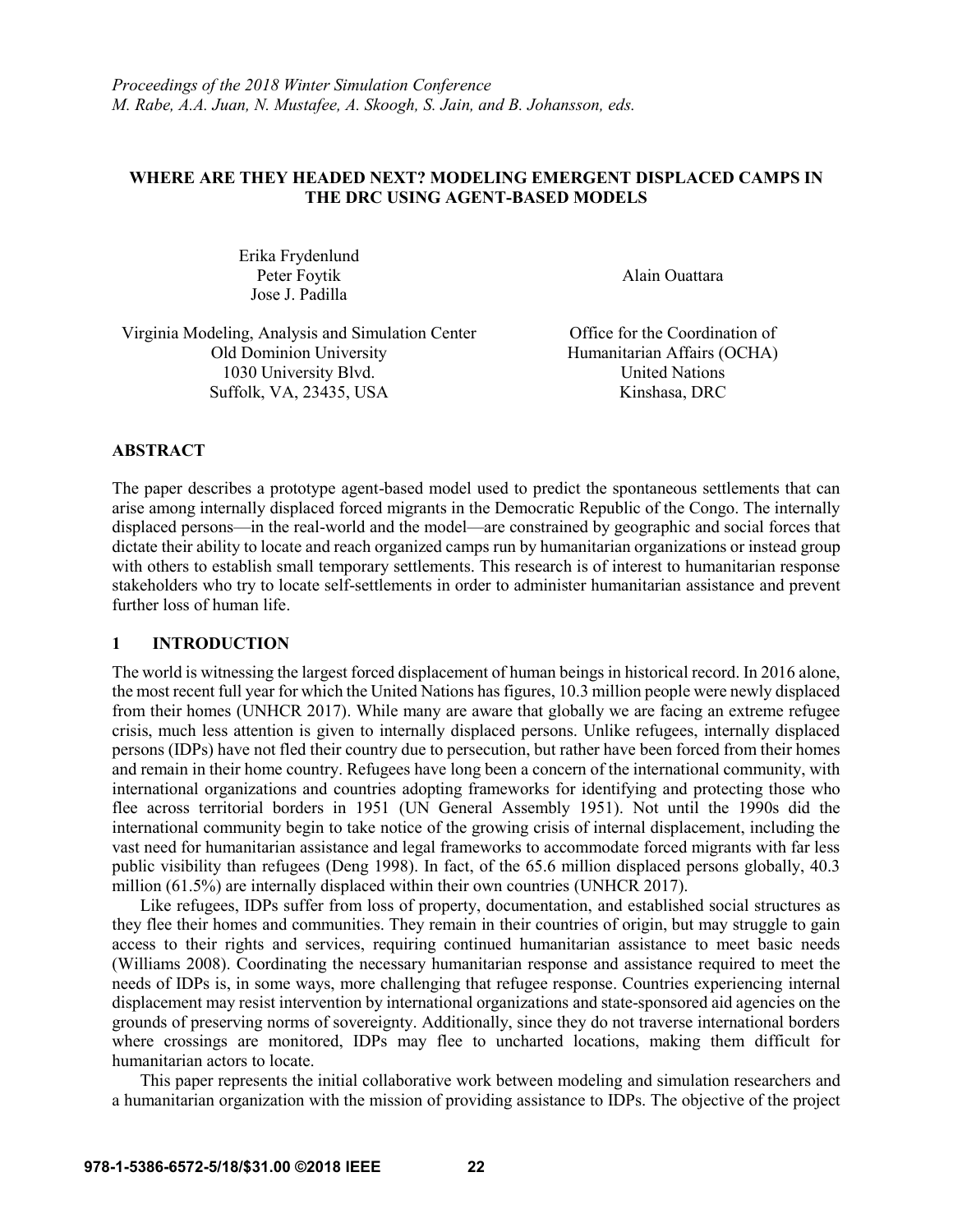is to build an agent-based model of IDPs as they evacuate their communities to attempt to predict locations where groups may settle away from conflict. The first steps presented here represent a simplified model of movement and discussion of the next steps to add the necessary social complexities to represent real-world situations. Geospatial data representing non-state armed group-controlled territories, known civilian population centers, and locations of mineral resource mines were provided by the United Nations Office of the Coordination of Humanitarian Affairs (UNOCHA). Behavioral rules of agents are relatively simple, but represent macroscopic effects of micro-level decision-making by IDPs and non-state armed groups.

## **2 BACKGROUND**

Driving global trends, the Democratic Republic of the Congo (DRC) has about 515,165 refugees in neighboring countries as of early 2018 (UNHCR 2018), but an estimated 4.1 million internally displaced in addition to the several millions of people who are not displaced but require humanitarian assistance to survive (OCHA 2017)—89% of forced migrants from the DRC are IDPs. Civil unrest in the DRC dates back to the colonial era when colonizers exploited ethnic differences to secure and extract the vast mineral wealth of the country, particularly in the mountainous eastern regions (Turner 2007). Independence from colonial powers did not see the end of the turmoil; in fact, just the opposite. With Western powers intervening in early politics (Nzongola-Ntalaja 2002) and a succession of turbulent leadership changes (McCalpin 2002), the DRC continues to struggle to maintain order and advance humanitarian and development objectives. This is particularly true of the eastern regions of the country which are geographically distant to the capital in Kinshasa.

While many are familiar with the Rwandan genocide in 1994, the civil conflict in eastern DRC that rages on to this day—which was at least partially precipitated by the genocide—is far less known or understood. When the majority government came to power to end the genocide in Rwanda, the previous government fled in exile to eastern DRC, taking with it all of its military and government officers, military arms, and money (Prunier 2009, 1995; Lischer 2006). The sudden influx of refugees from the Rwandan genocide into eastern DRC disrupted already fragile balances of power between ethnic groups. In the particular regions bordering Rwanda, this influx of refugees even fueled rumors of a plan for the Rwandan government to take over the region (Turner 2007). This resulted in subsequent expulsions of groups of people from North and South Kivu provinces in the DRC, who had inhabited the region for generations, into Rwanda and Uganda (Mamdani 2001). Violence spiraled out of control as each action resulted in backlash from government authorities or conflicting ethnic groups, deepening the divide between the many ethnic- and land-based identities that make up eastern DRC. As the violence escalated, more and more groups created their own non-state armed groups to protect their interests, resulting in the myriad armed groups that operate in the region over 20 years later (Mamdani 2001; Autesserre 2008; IRIN 2007; Okumu et al. 2010).

While regional and local security issues, governance, and ethnic conflict underlie the ongoing civil conflict in eastern DRC, the vast mineral resources of the region exacerbate an already volatile situation. The mountainous regions of eastern DRC are not only home to some of the world's last species of gorillas and elephants, but also the location from which gold, coltan (used in most mobile phones), and diamonds are mined in large quantities. These vast mineral resources have invited localized conflict over territories, as well as foreign intervention to exploit the chaos for profit (Samset 2002). Tragically, a region of the world that is extremely rich in natural resources suffers an equally extreme "resource curse" (Ross 1999) with a large percentage of the population reliant on humanitarian assistance for survival.

The history of conflict in the DRC is very complex, and its nuances cannot be summarized in a short article. The backdrop for understanding this ongoing conflict in the eastern part of the country, however, is necessary to understand the difficulty of both the modeling task and its potential to improve humanitarian efforts. Though no forced displacement path of migration is simple, the DRC presents particularly difficult dimensions for humanitarian response. The geography is dramatic: dense, unforgiving jungles in which non-state armed groups often hide; volcanoes and tall mountains tower over valleys and rivers; and infrastructure such as roads are relatively undeveloped in many places. Guiding the decision of where to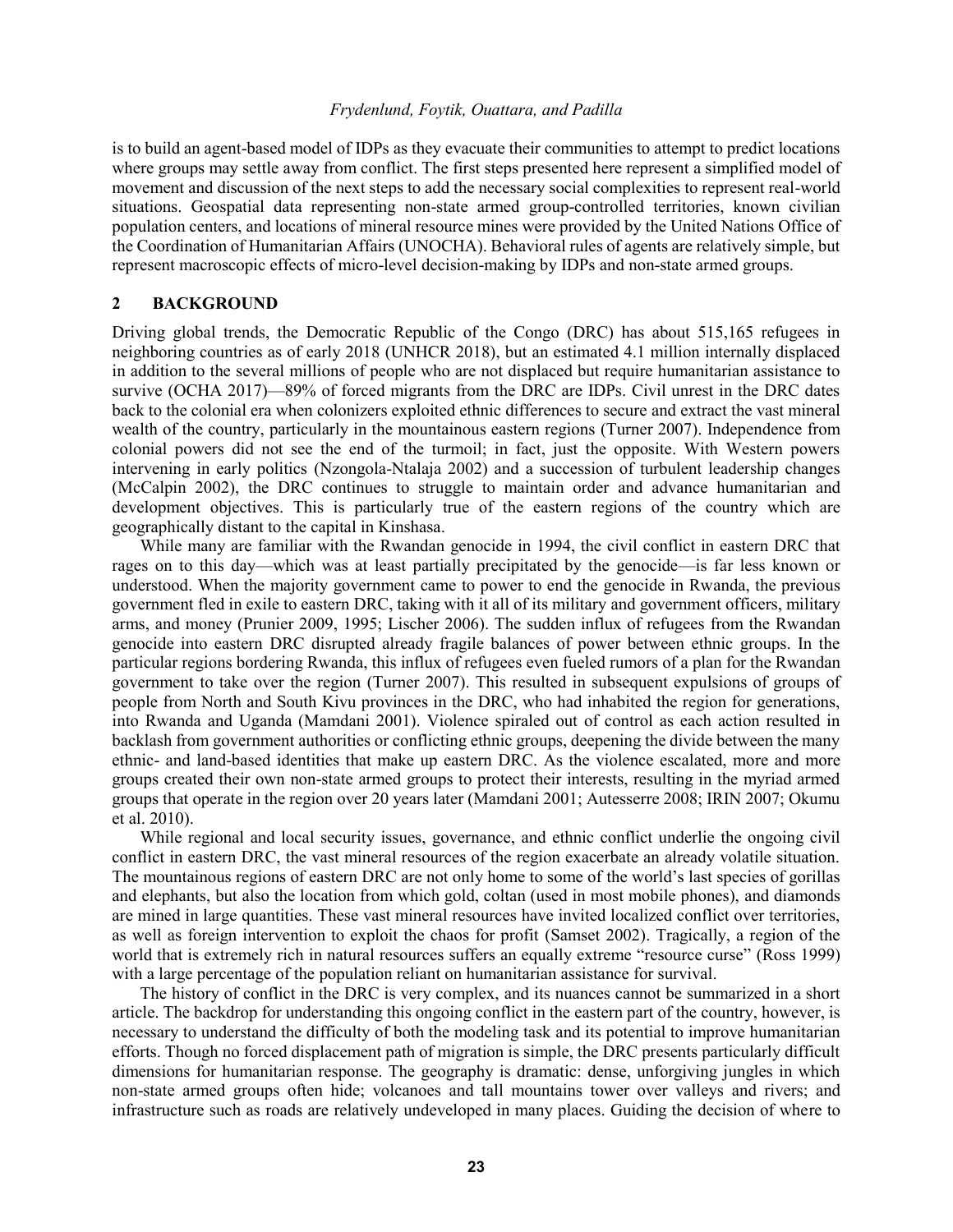flee, the push and pull of animosity and hospitality between the large numbers of ethnic groups inhabiting the country are varied and complicated. One cannot flee conflict and simply find safety in the next town or village since the group(s) inhabiting those areas may not be friendly to one's own group. The vast numbers of internally displaced then are propelled in directions that are geographically and socially constrained. Rather than follow predetermined routes such as roads that lead to urban areas or established humanitarian camps, the humanitarian community must find ways to predict where pockets of IDPs settle in the unforgiving terrain of the eastern DRC in order to effectively provide humanitarian assistance to those in need of help.

### **3 STATE OF THE ART**

The enormity of the global refugee crisis has attracted increasing scholarly attention of all kinds, including from modeling and simulation researchers. Where more traditional studies focused on statistical methods (Schmeidl 1997; Davenport et al. 2003; Moore and Shellman 2004), later attempts used modeling approaches to look at refugees and IDPs as variables in peacekeeping operations (Bailey 2001). Some scholars began to approach forced migration through the study of formalized models to look at cost and benefit factors that influence individuals' decisions to flee conflict (Melander and Öberg 2006). In the last decade, there has been a steady increase in the number of studies looking at forced migration-related issues from a modeling and simulation approach. In general, these follow three broad themes.

First, refugee modeling often centers around healthcare. This is unsurprising as forced migrants often face acute healthcare needs, and the health sciences have been early adopters of simulation methodologies. Anderson et al. (2007) proposed an early agent-based model (ABM) to study the impact of humanitarian policies on healthcare provision among refugees. Another similar model looked at the spread of cholera in crowded refugee camp conditions (Crooks and Hailegiorgis 2014). Related models have also used ABMs to explore safety in camps (Frydenlund and Earnest 2015) and collective identity shifts (Frydenlund and Padilla 2017).

Second, peace and conflict related models feature prominently in the study of forced migration, either as a dependent or independent variable. Some are not specifically simulation-based, but employ social network analysis or systems thinking to convey complex interactions of factors that influence forced migration (Wood 2008). These models often tackle issues relevant to stability operations during and after conflict, such as ABMs of ethnic conflict after military surges (Weidmann and Salehyan 2013) and models that reflect individual decisions to flee conflict zones (Sokolowski et al. 2014).

Third, forced migration models center on patterns of flight. This avenue of research has obvious practical implications for governance and humanitarian crisis management. Simulation research, including is practical application, often seems to be presented in journals less commonly viewed by practitioners in the specific case-study field, particularly in forced migration. One counter example to this is an ABM presented in the *Journal of Refugee Studies*—as far as we can tell, the only one—which presents a generic model of refugee flight patterns, but with the main intent to garner interest in the forced migration scholarly community for modeling (Edwards 2008). More recent work has led to creative approaches to modeling forced migration, such as using system dynamics models to understand protracted refugee situations (Vernon-Bido et al. 2017), crowdsourcing GIS data to understand response to catastrophe (Crooks and Wise 2013) and utilizing network theory to develop quick estimations of refugee flight patterns (Suleimenova et al. 2017a; Suleimenova et al. 2017b).

The pace of this research direction in forced migration, traditional qualitative and quantitative approaches as well as using M&S, has increased in recent years, but much work must still be done to unite the studies of motivations to flee as well as flight patterns.

### **4 THE MODEL**

For this project, we constructed an agent-based model of forced migrants' movements in the eastern DRC province of North Kivu. The following description represents a model in the early stages of development.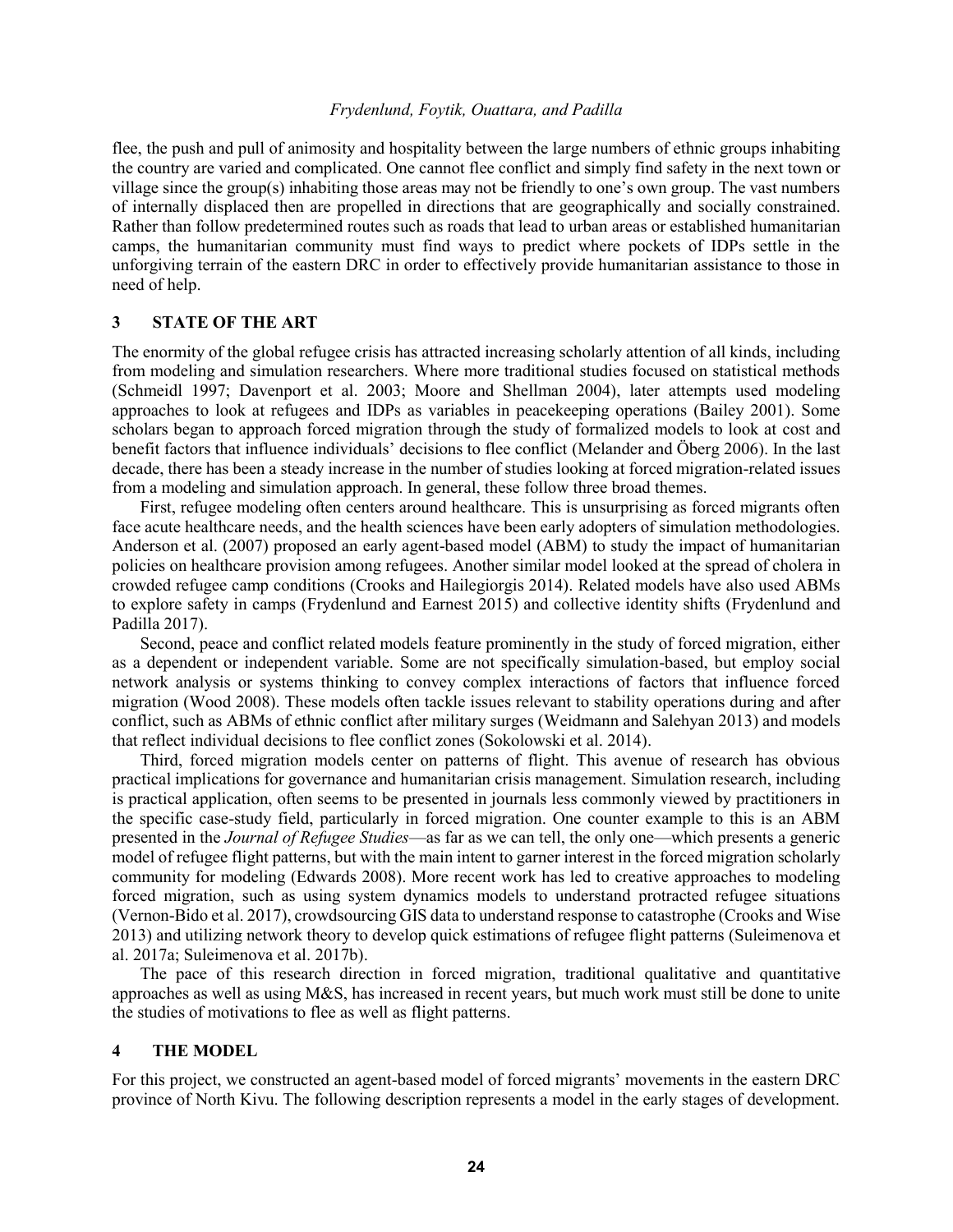Subsequent versions will include more terrain data, calibration and validation of the model using historic data for the project, and increasingly complex decision-making rules for agents. This iteration of the model represents an adaptation of the Boids Flocking Model (Reynolds 1987), which also allows the agents to prioritize flight from conflict and terrain elevation to influence the direction they will travel.

# **4.1 Data**

The ABM uses geospatial data of mine locations, armed non-state armed group-controlled areas, village locations, and data related to terrain (elevation). With this approach, the distance of entities within the model can be represented in a relative scale that is more realistic to the actual distances observed in reality. Figure 1 shows the location of the GIS data in a macro view relative to the African continent. The total data are reduced to the area around the identified villages (represented in the dashed square). The right of Figure 1 provides a view within the dashed square. This is the modeled area, where the polygons represent the non-state armed group-controlled areas, and the points represent the identified locations of villages.



Figure 1: Macro and micro level view of geographic area, purple sections represent non-state armed groupcontrolled areas**.**

## **4.2 Entities**

Entities in the model broadly include terrain—which conveys geographical and elevation data to the agents—and agents who can be either of the general population or members of a non-state armed group. These are explained in greater detail below.

## **4.2.1 Terrain**

Agents get varying information from the environment. Namely, a location can be a:

- Conflict zone occupied by non-state armed groups
- Village starting locations for all agents which can become engulfed in conflict
- Mine a location of mineral resources that can be extracted to fund non-state armed groups (attractors for non-state armed groups)
- Camp a "safe" location operated by a nongovernmental organization like the UN where IDPs can settle (attractors for IDPs)
- General terrain that has elevation data that IDPs traverse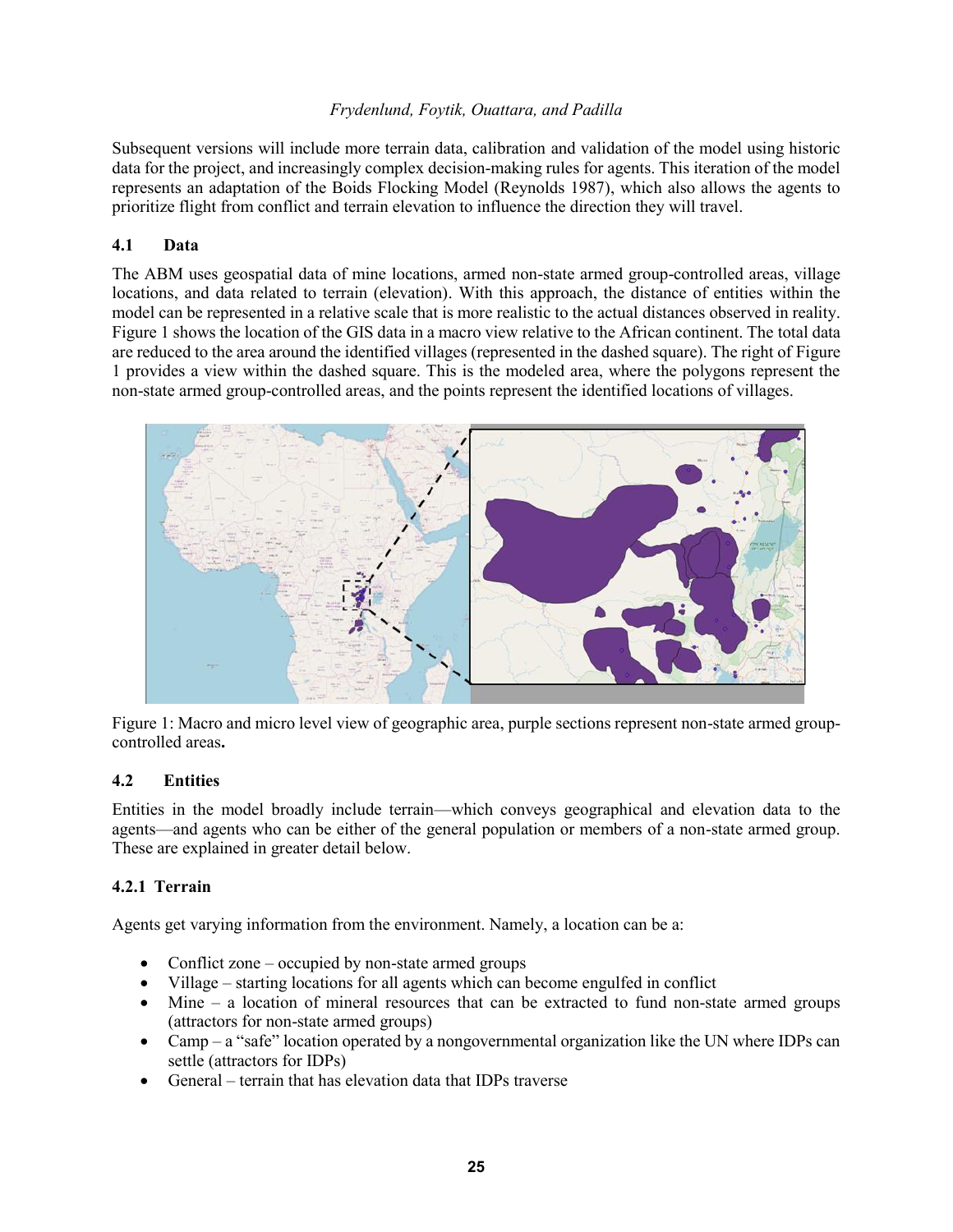In later models, adaptations to these environmental factors will be pursued. In the current iteration, camp locations are stationary and predetermined. Conflict zones and mines are placed in the model based on the GIS data of known real-world locations in North Kivu province.

#### **4.2.2 Agents**

There are two types of agents in the model. Congolese agents represent civilians who reside in villages within the province. When conflict approaches their village, these agents react by determining whether to flee or stay in place. The agents follow a simple algorithm that dictates their movements. First, the agents flee away from conflict in any direction necessary. Second, the Congolese civilians attempt to stay near other civilians for safety (flocking model). Third, the civilians, when far enough away from conflict (safe distance), will attempt to travel along the path of least resistance (downhill). If the civilians are close enough to "see" a camp run by a humanitarian organization, they will attempt to find refuge there. If they cannot see a camp, they will self-settle in locations where they find others, there is no conflict nearby, and the terrain is hospitable. If they are trapped between conflict groups, they will move sporadically attempting to find a safe area to escape.

Armed agents represent non-state armed groups that are endemic to eastern DRC. Non-state armed groups migrate slowly in an attempt to acquire resources necessary to fund their operations. These funds are not modeled directly, but non-state armed groups move towards mines or villages to expand their territory, thereby causing Congolese civilians to flee the conflict non-state armed groups cause as they move in to extract resources.

These representations are not realistic for eastern DRC. Most importantly, eastern DRC is very ethnically diverse, with non-state armed groups arising to defend these disparate ethnic groups. This layer of complexity is planned for future iterations, since this causes dramatic differences in whether and how civilians in eastern DRC actually flee. Modeling of ethnic diversity and relationships (friend and foe) between ethnic groups is currently under development.

#### **4.2.3 Behavior**

At the start of a simulation run, IDPs typically scatter away from conflict areas, then begin to group and move toward a nearby camp. Scattering reflects the agents' decision-making priorities to first flee away from conflict and second find others in flight with whom they can group for safety. These two processes are prioritized over the third objective, which is to reach a camp for safety. This can be seen in Figure 2 below where villages in this midst of conflict groups scatter, but villages where conflict groups are close tend to flee in a similar direction (following the flocking model). Agents' ability to "see" conflict and determine that conflict is "far enough away" to shift priorities from one behavior to another can be experimentally varied in the user interface. Though very simplified, the rules for agent behavior are as follows:

- 1. If conflict is within "conflict-vision" radius, flee away from conflict.
- 2. If distance from conflict is at least a "safe-distance" away,
- 3. Find other IDPs nearby to walk with (flocking behavior)
	- a) Try to walk towards a humanitarian camp (blue circles in Figure 2) if it is close
	- b) Otherwise, follow the path of least resistance (downhill, based on geographic terrain elevation values)

In this simplified prototype model, agents are triggered to flee (or not) by the start of the simulation. This occurs because some villages are located within armed non-state group-controlled areas and thus immediately seek to flee conflict. There is no natural end to the simulation at this point, nor is there any implication for IDPs to leave the safe zones unless conflict comes nearby at which point they would follow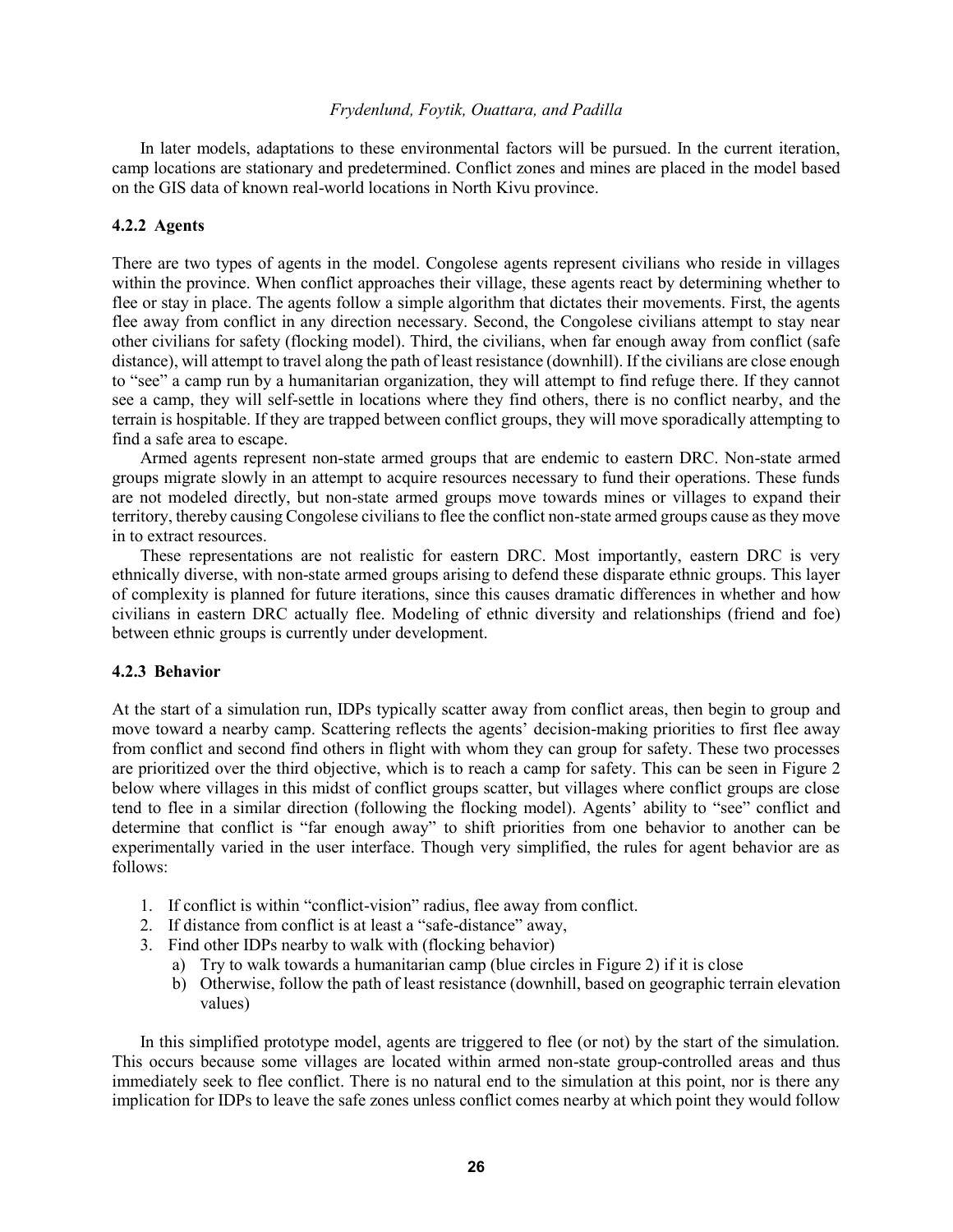the behavior rules above. In future iterations of the model currently under development, the armed nonstate groups change territory shape based on the pursuit of resources, which continues to disrupt the location of settlements. This will be detailed in future models and publications.



Figure 2: NetLogo interface at 3 time-steps (ticks). Red: armed non-state actor-controlled territories; yellow: villages; blue: UN location; purple: agents.

# **5 SIMULATION RESULTS**

## **5.1 Experimental Design**

The simulation was run to incorporate 27 parameter combinations with five repetitions each (135 total runs). Computational costs are quite high given the geographic parameters and the large number of agents in the model. These preliminary simulation runs were to test the plausibility of the model and direct future model development. Despite the use of a high-performance computing cluster, the model has proven too computationally intensive to manage a larger survey of the parameter space. The parameters were tested as follows:

- Population:  $0.01, 0.05, 0.1$  percent of the real-world village populations
- Safe-distance: 50, 70, 90 "patches" of distance the IDP wants between itself and the conflict
- Conflict-vision: 15, 30, 45 "patches" of distance that the IDP can view conflict

The flocking variables were held constant for all simulation runs. In initial model versions, locations of camps were randomly determined for each run, but these were fixed to minimize combinations of parameters necessary to evaluate the model. We allowed each simulation to run for 500 time steps. Figure 3 below shows an example simulation run illustrating that 250 time steps was not enough time for the IDPs to converge to points away from conflict, but at 500 resulted in more cohesive groupings.

# **5.2 Analysis of Output**

A simple OLS regression was run to explore various models and determine the effect of parameters globally imposed on agents' decision-making (Table 1). The first two models look to see if the main variables (i.e. population size, preferred distance between agent and conflict, and ability to see conflict) influence the average distances of agents to conflict and their origin point respectively. Model 1 specifically models the average distance between each agent and the closest instance of conflict. Model 2 assesses the impact of those variables on the average distance between the agent and its origin point ("home"). In both models, the distance required before the agent feels "safe" has no statistically significant impact on how far they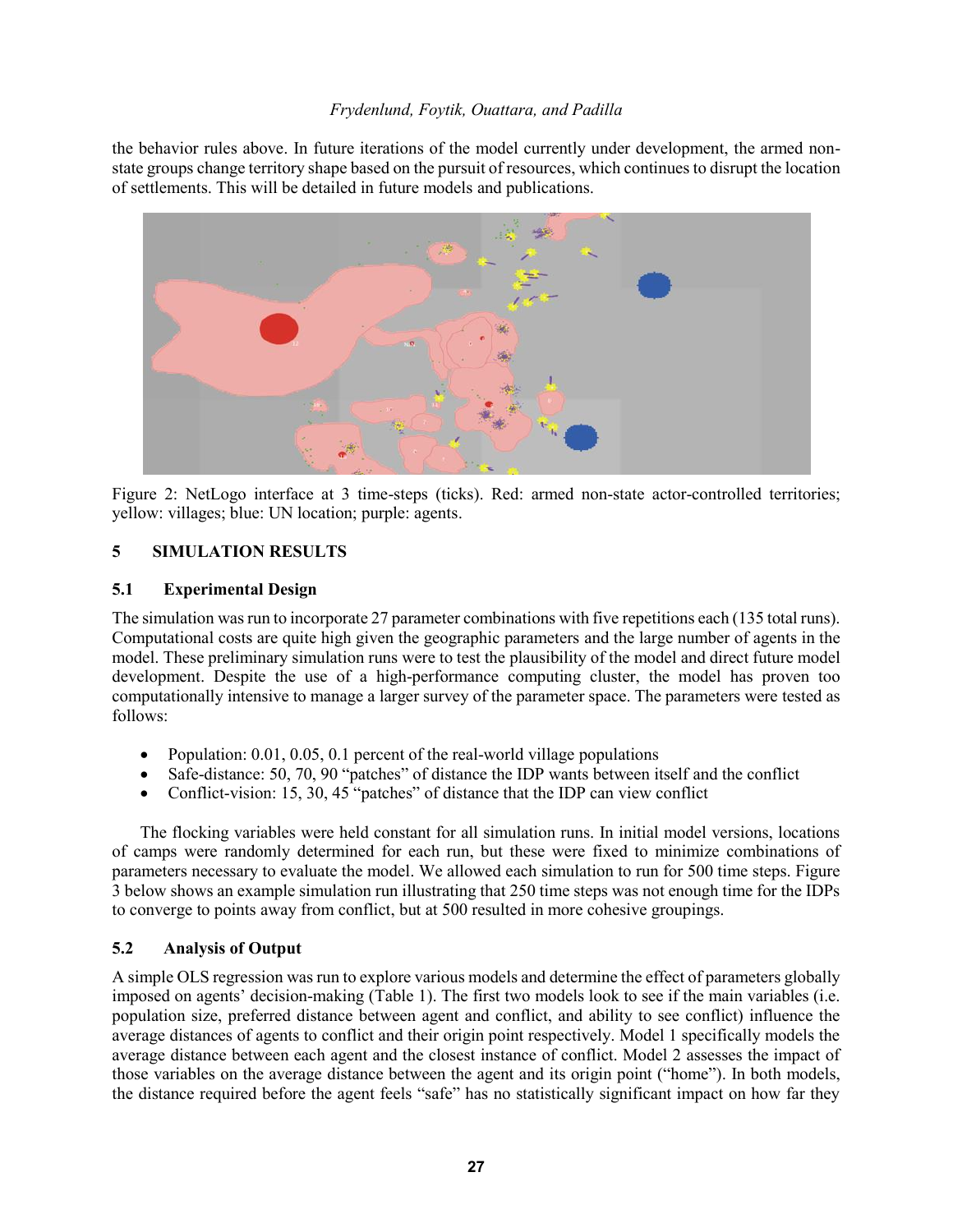ended up away from conflict or home. The distance at which agents could see conflict, however, had a statistically significant effect on both the distance they ended up from the nearest conflict and their homes.



Figure 3. IDP movement at 250 (left) and 500 (right) time-steps.

As a prototype model, the statistical significance of these values provides only a starting point for understanding the impact on the agents' ability to flee in the model. We can see that as population increases, the average distance from home and conflict both increase somewhat. In the second two models, the dependent variable is standard deviation from conflict and home, respectively. Similarly, safe-distance does not impact the statistical model, but conflict-vision and population do.

|                  | (1)         | (2)                            | (3)         | (4)           |
|------------------|-------------|--------------------------------|-------------|---------------|
| <b>VARIABLES</b> | Mean DC     | Mean DH                        | StD DC      | <b>StD DH</b> |
|                  |             |                                |             |               |
| population       | $18.43***$  | $-51.83***$                    | $-3.566***$ | $-63.62***$   |
|                  | (2.579)     | (6.067)                        | (0.610)     | (7.215)       |
| Safe-distance    | 0.000185    | 0.000377                       | 0.000558    | $-0.000487$   |
|                  | (0.00706)   | (0.0166)                       | (0.00167)   | (0.0197)      |
| Conflict-vision  | $0.588***$  | $0.631***$                     | $0.352***$  | $0.267***$    |
|                  | (0.00941)   | (0.0221)                       | (0.00223)   | (0.0263)      |
| Constant         | $-3.635***$ | $8.097***$                     | $0.911***$  | $17.66***$    |
|                  | (0.589)     | (1.384)                        | (0.139)     | (1.646)       |
| Observations     | 135         | 135                            | 135         | 135           |
| R-squared        | 0.968       | 0.871                          | 0.995       | 0.580         |
|                  |             | Standard errors in parentheses |             |               |

Table 1: OLS regression output for four different statistical models.

\*\*\* p<0.01, \*\* p<0.05, \* p<0.1

Looking first at the distance from conflict, we see that as population increases, the average distance from conflict goes up, but the standard deviation across all agents goes down. The agents are less scattered when more of them are in the model, presumably due to the flocking algorithms that encourage agents to migrate towards other agents. As the conflict-vision, or distance at which agents can see and react to conflict, increases the average distance from the conflict also increases (they flee farther) but so does the standard deviation (they flee in more disparate directions).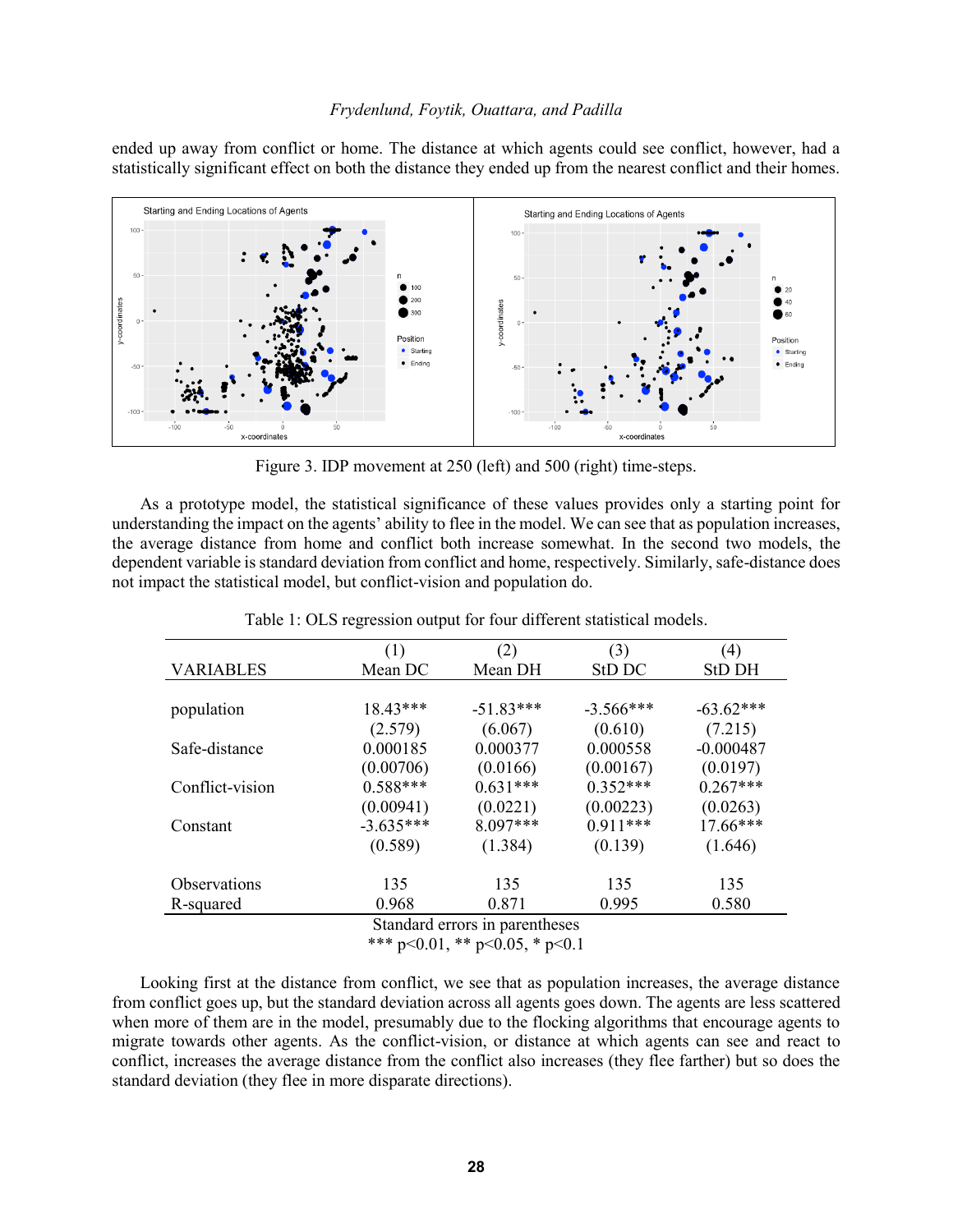Turning to the distance from home, as the population increases we see large decrease in the average distance from home. In fact, as more people are added to the model, a larger number of people are not close enough to the conflict to decide to flee, which may explain this relationship. Increased population also dramatically decreases the dispersion of agents' distances from home (standard deviation). This is likely caused by the same phenomena: many new agents in the model will be far from conflict and find it unnecessary to flee, while others flee great distances, so adding agents may force this relationship to appear. Increasing the conflict-vision of agents, however, has a much smaller influence on the distance from home than population. Assuming a linear relationship, for every additional one "patch" of distance the agent could see conflict, it only moved an additional 0.63 patches farther from home. Similarly, conflict-vision increases the dispersion of agents slightly.

These effects can be broken apart for more nuanced analysis since each parameter combination was only tested at specific levels. Figure 4 shows us that, in a relatively linear way, increased ability to "see" conflict allows agents to flee farther, both from home and conflict. This is not particularly groundbreaking but allows us to generally see that the prototype model is performing as we might expect IDPs to behave in the real-world.



Figure 4: Effect of conflict vision distance on distance from home and conflict.

One area of concern for our model, which would eventually help to understand other parts of eastern and possibly western regions of the DRC, is that population appears to have some dramatic impacts on the simulation outcomes. This is problematic as we develop a prototype model since we are already stretching the computing capacity of the HPCs we use for running the simulations. As we move to add necessary complexity to the model, it is important to understand how much of the population we must represent to get an accurate picture of where groups of IDPs may assemble outside of officially operated camps. What we see in Figure 5 is that when we disaggregate the effects of population on distance from home and conflict, there appears to be diminishing returns in this effect between 0.01 and 0.1 percent of the population. For reference, based on the recorded populations in UNOCHA records for the villages in this model, 0.001% of the population is 81 people; 0.01% is 814 people; and 0.1% is 8,140 people.

These are by no means exceptionally large simulations, and yet they are quite computationally costly when the agents must interact with both the environment and other agents in the model. We anticipate a significant amount of detail must be added to make sure the model is accurate in representing conditions in the DRC, which requires us to work to streamline algorithms and processes in order to 'make room' for more complexity. What these initial runs tell us is that the relative difference in outcome when using 0.01% of the population and 0.1% is minimal. Future experiments will look more carefully at this gap to further narrow down the optimal population 'sample' to use for our simulated world.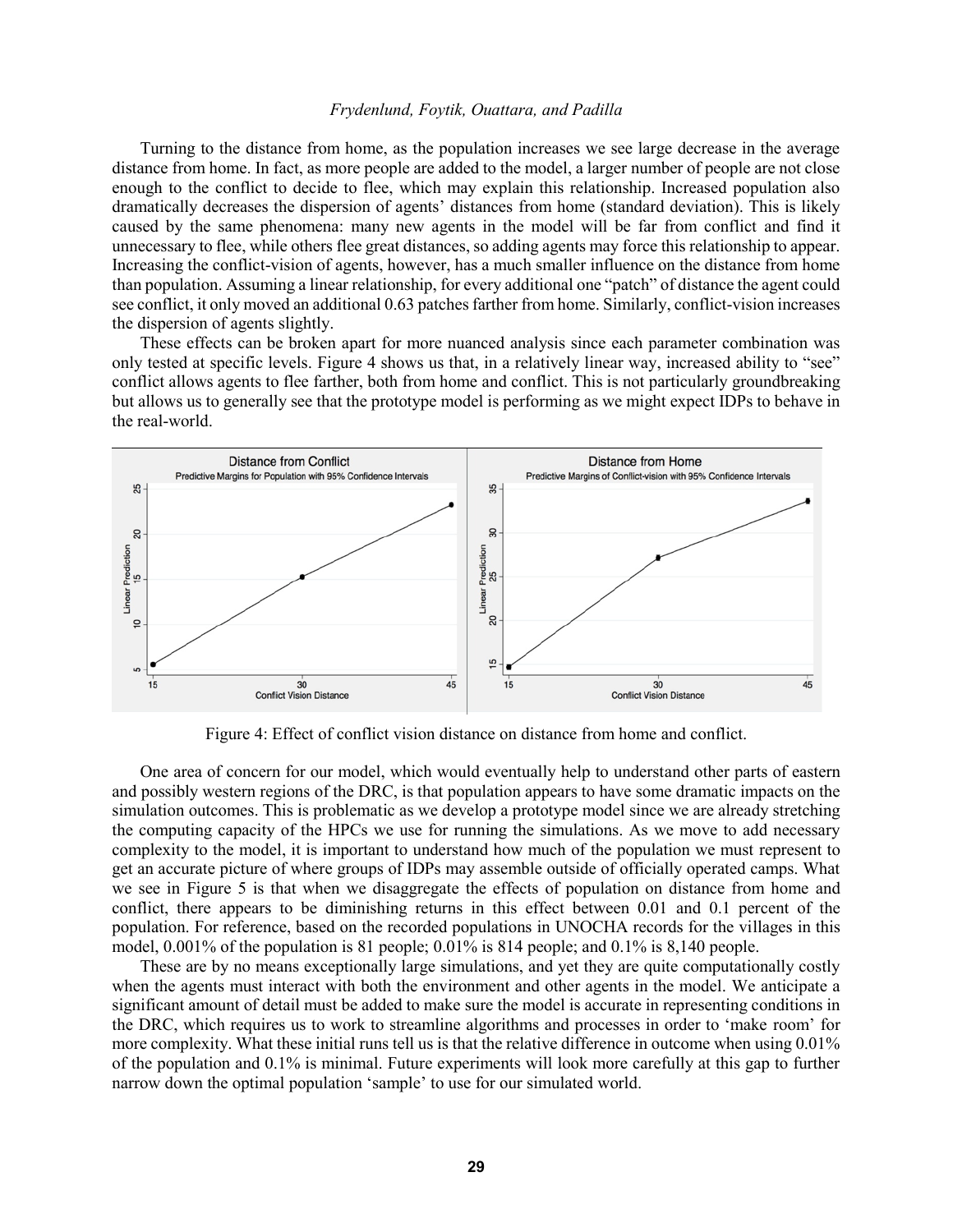

Figure 5: Effect of population on distance from home and conflict.

### **6 CONCLUSIONS AND NEXT STEPS**

The prototype model presented here provides direction for future modeling efforts. Our next steps are twofold. First is the matter of model development. We will further investigate the necessary population sampling required to adequately model the intended effect, as described in the previous section. Additional layers of geographic complexity (e.g. rivers as obstacles and water sources, density of trees as obstacles and firewood sources, network of passable roads) will be added to the model to further constrain or motivation agents' patterns of flight as well as non-state armed groups' decisions about resource acquisition. We will also implement first two different ethnic groups and associated non-state armed groups, and then expand this representation to incorporate numerous ethnic network structures (friend and foe) in the region.

The other important step in our development process is determining the best way to convey modeling and simulation results to practitioners in the field. If these modeling efforts are truly intending to make a difference in humanitarian operations, we must consider both the software options available to handle the complexity of this growing model as well as the meaningfulness of results as conveyed to practitioners in the field. This is an area of ongoing research that will be discussed in a future paper.

### **ACKNOWLEDGMENTS**

This research was supported by the Turing High Performance Computing cluster at Old Dominion University.

## **REFERENCES**

Anderson, J., A. Chaturvedi, and M. Cibulskis. 2007. "Simulation Tools for Developing Policies For Complex Systems: Modeling The Health And Safety Of Refugee Communities." *Health Care Management Science* 10: 331-39.

Autesserre, S. 2008. "The Trouble with Congo." *Foreign Affairs* 87: 94-110.

- Bailey, P. 2001. "The DIAMOND Model of Peace Support Operations." http://www.dtic.Mil/Dtic/Tr/Fulltext/U2/A425260.pdf Hampshire, UK.
- Crooks, A. T., and A. B. Hailegiorgis. 2014. "An Agent-Based Modeling Approach Applied to The Spread of Cholera." *Environmental Modelling & Software* 62: 164-77.
- Crooks, A. T., and S. Wise. 2013. "GIS And Agent-Based Models for Humanitarian Assistance." *Computers, Environment and Urban Systems* 41: 100-11.
- Davenport, C., W. Moore, and S. Poe. 2003. "Sometimes You Just Have to Leave: Domestic Threats and Forced Migration, 1964-1989." *International Interactions* 29: 27-55.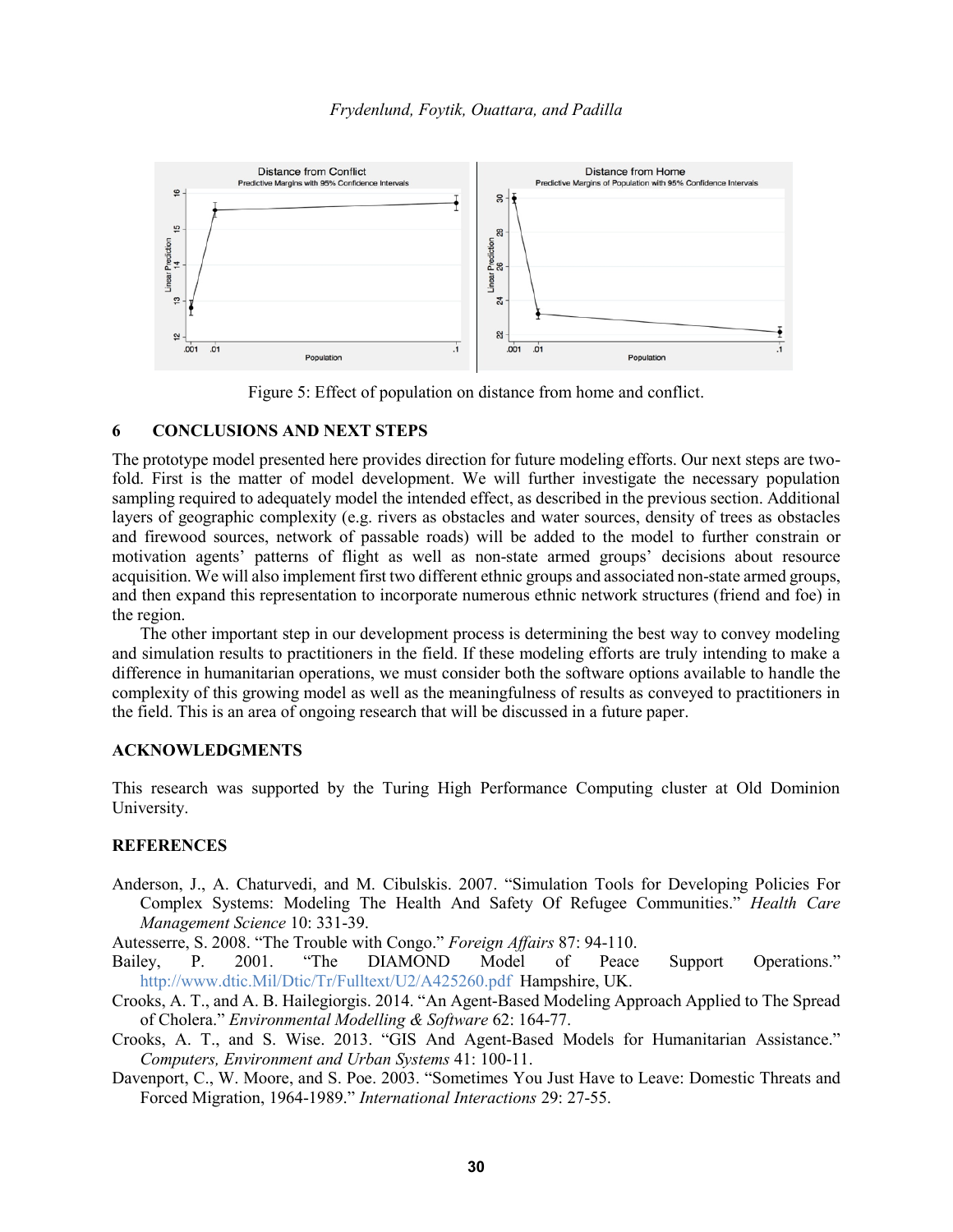- Deng, F. M. 1998. "Report of The Representative of The Secretary-General, Mr. Francis M. Deng, Submitted Pursuant to Commission Resolution 1997/39. Addendum: Guiding Principles on Internal Displacement." E/CN.4/1998/53/Add.2 Geneva: UN Commission on Human Rights. Available At: http://www.refworld.Org/Docid/3d4f95e11.html
- Edwards, S. 2008. "Computational Tools in Predicting and Assessing Forced Migration." *Journal Of Refugee Studies* 21: 347-59.
- Frydenlund, E., and D. C. Earnest. 2015. "Harnessing the Knowledge of The Masses: Citizen Sensor Networks, Violence And Public Safety In Mugunga." In *World Politics at The Edge of Chaos: Reflections On Complexity And Global Life* edited by E. Kavalski. Albany, NY: SUNY Press.
- Frydenlund, E., and J. J. Padilla. 2017. "Modeling the Impact of Protraction on Refugee Identity." In *SBP-Brims 2017*, edited by D. Lee et al., 214-22. Washington, D.C.: Springer International Publishing.
- IRIN. 2007. "DRC: Banyamulenge Seeking Political Solutions to Tensions." *IRIN: Humanitarian News and Analysis*.
- Lischer, S. K. 2006. *Dangerous Sanctuaries: Refugee Camps, Civil War, And the Dilemmas Of Humanitarian Aid*. Ithaca, NY: Cornell University Press.
- Mamdani, M. 2001. *When Victims Become Killers: Colonialism, Nativism, And the Genocide in Rwanda*. Princeton, NJ: Princeton University Press.
- Mccalpin, J. O. 2002. "Historicity of A Crisis: The Origins Of The Congo War." In *the African Stakes Of The Congo War* edtied by J. F. Clark. New York, NY: Palgrave Macmillan.
- Melander, E., and M. Öberg. 2006. "Time to Go? Duration Dependence In Forced Migration." *International Interactions* 32: 129-52.
- Moore, W. H., and S. M. Shellman. 2004. "Fear of Persecution: Forced Migration, 1952-1995." *Journal Of Conflict Resolution* 48: 723-45.
- Nzongola-Ntalaja, G. 2002. *The Congo From Leopold To Kabila: A People's History*. London: Zed Books. OCHA. 2017. "Democratic Republic of The Congo: Overview." (Report) UN Office of the Coordination Of Humanitarian Affairs: Kinshasa
- Okumu, J., K. B. Bonome, and L. Hovil. 2010. "Who Belongs Where? Conflict, Displacement, Land and Identity In North Kivu, Democratic Republic Of Congo." In *Citizenship and Displacement In The Great Lakes Region*, edited by Social Science Research Council. New York, NY: International Refugee Rights Initiative and Social Science Research Council.
- Prunier, G. 1995. *The Rwanda Crisis: History of A Genocide*. New York: Columbia University Press.
- Prunier, G. 2009. *Africa's World War: Congo, The Rwandan Genocide, and the Making Of A Continental Catastrophe*. Oxford: Oxford University Press.
- Reynolds, C. W. 1987. "Flocks, Herds and Schools: A Distributed Behavioral Model." In *ACM SIGGRAPH 14th Annual Conference on Computer Graphics and Interactive Techniques*, 25-34. ACM.
- Ross, M. L. 1999. "The Political Economy of The Resource Curse." *World Politics* 51: 297-322.
- Samset, I. 2002. "Conflict of Interests or Interests In Conflict? Diamonds & War in the DRC." *Review of African Political Economy* 29: 463-80.
- Schmeidl, S. 1997. "Exploring the Causes of Forced Migration: A Pooled Time-Series Analysis, 1971- 1990." *Social Science Quarterly* 78: 284-308.
- Sokolowski, J. A., C. M. Banks, and R. L. Hayes. 2014. "Modeling Population Displacement in The Syrian City of Aleppo." In *Proceedings Of The 2014 Winter Simulation Conference*, edited by A.Tolk et al., 252-63, Piscataway, New Jersey : IEEE
- Suleimenova, D., D. Bell, and D. Groen. 2017a. "Towards an Automated Framework for Agent-Based Simulation of Refugee Movements." In *Proceedings Of The 2017 Winter Simulation Conference 2017*, edited by W.K.V Chan et al.,1240-51, Piscataway, New Jersey: IEEE
- Suleimenova, D., D. Bell, and D. Groen. 2017b. "A Generalized Simulation Development Approach for Predicting Refugee Destinations." *Nature Scientific Reports* 7:1
- Turner, T. 2007. *The Congo Wars: Conflict, Myth, And Reality*. London: Zed Books.